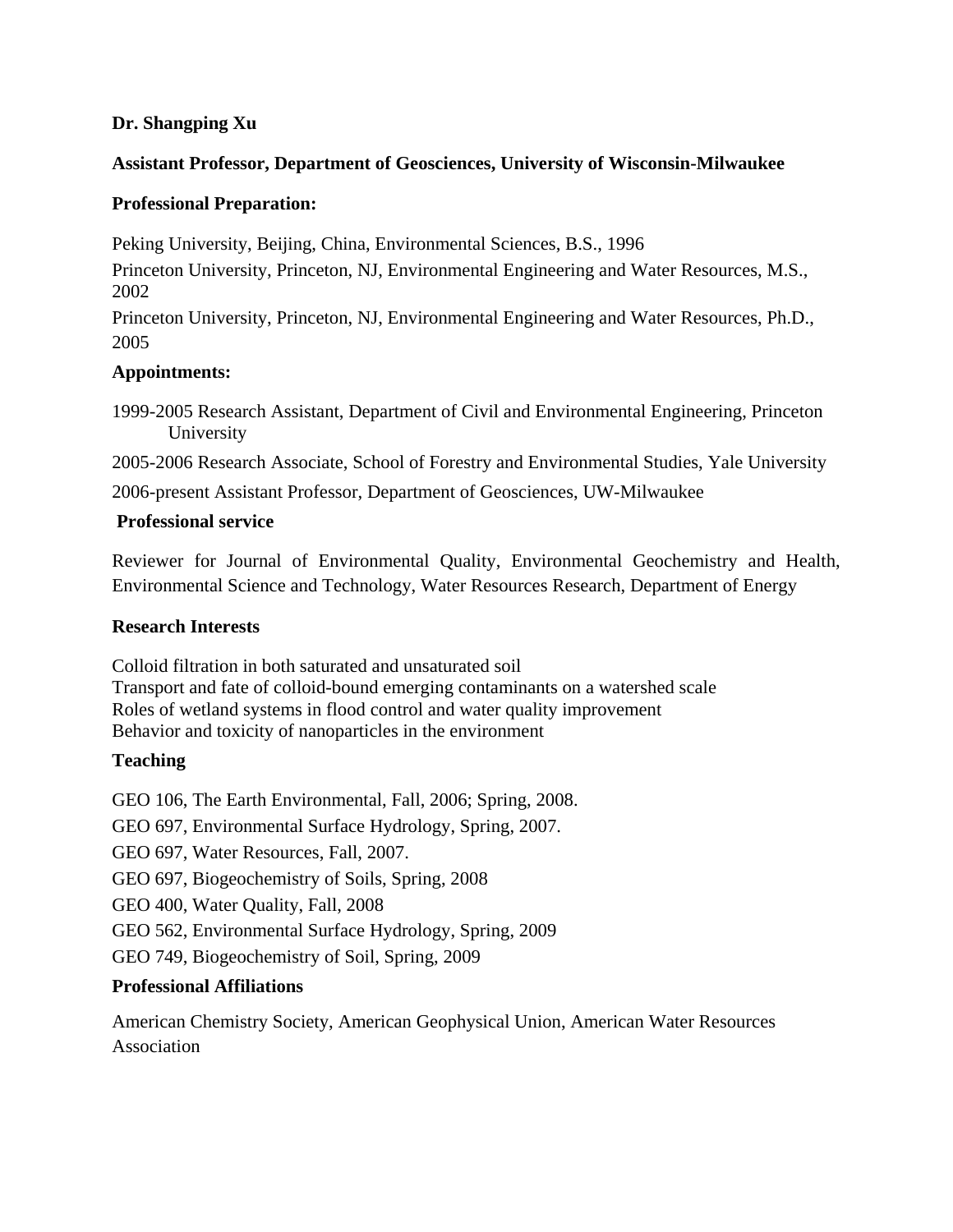### **Publications**

- Xu S., J. E. Saiers, Colloid straining within water-saturated porous media: effects of colloid-size nonuniformity, *Water Resources Research*, 2008, in review.
- Xu S., Q. Liao, J.E. Saiers. Straining of nonspherical colloidal particles in saturated porous media. *Environmental Science & Technology*, 2008, 42(2): 771-778.
- Xu S., D.L. Mauzerall, and P.R. Jaffé. A process-based model for methane emissions from flooded rice paddy systems. *Ecological Modelling*, 2007, 205(3-4): 475-491.
- Xu S., B. Gao, J.E. Saiers. Straining of colloidal particles in saturated porous media. *Water Resources Research*, 2006, 42(12): W12S16.
- Xu S., P.R. Jaffé. Effects of plants on the removal of Cr(VI) in wetland sediments. *Journal of Environmental Quality*, 2006, 35(1): 334-341.
- Xu S., A.C. Leri, S.C.B. Myneni, and P.R. Jaffé. Uptake of bromide by two wetland plants (Typha latifolia L. and Phragmites australis (Cav.) Trin. ex Steud). *Environmental Science & Technology*, 2004, 38(21): 5642-5648.
- Xu S., S. Tao. Coregionalization analysis of heavy metals in the surface soil of Inner Mongolia. *The Science of the Total Environment*, 2004, 320(1): 73-87.
- Tao S., S. Xu, J. Cao, and R. Dawson. Bioavailability of apparent fulvic acid complexed copper to fish gills. *Bulletin of Environmental Contamination and Toxicology*, 2000, 64(2): 221-227.
- Tao S., T. Liang, C. Liu, and S. Xu. Uptake of copper by neon tetras (Paracheirodon innesi) in the presence and absence of particulate and humic matter. *Ecotoxicology*. 1999, 8(4): 269- 275.

#### **Conference Presentations**

Jaffé, P.R., H.J. Choi, S. Xu, and P.L. Kallin, "Simulating and monitoring the biogeochemical dynamics of trace-metal in wetland Sediments," SETAC 21st Annual Meeting, Nashville, Tennessee, November 12-16, 2000,

Jaffé P.R., H.J. Choi, and S. Xu, "Biogeochemical dynamics of trace metals in wetland sediments; simulations and seasurements," 7th Symposium of Biogeochemistry of Wetlands, Durham, NC, June 17-20, 2001.

Jaffé P.R., S. Xu, and H.J. Choi, "Biogeochemical dynamics of trace metals in wetland sediments; field, laboratory and numerical simulation studies," 17th Annual Conference on Contaminated Soils, Sediments and Water, Amherst, MA, October 22-24, 2001.

Jaffé, P.R., and S. Xu. "Trace-metal dynamics in wetland sediments; laboratory measurements and numerical simulations," Abstracts of the 12th Annual V.M. Goldschmidt Conference, Davos, Switzerland, Geochimica et Cosmochimica Acta, Vol. 66, No. 15A p. A361.

Xu, S. and P.R. Jaffé, "Dynamics of heavy metals in wetland sediments: effects of plants," 34th Mid-Atlantic Industrial and Hazardous Waste Conference, Rutgers University, New Brunswick, NJ, September 20-21, 2002.

Xu, S. and P.R. Jaffé, "The effect of plants on the dynamics of heavy metals in wetland sediment," 18th Annual International Conference on Contaminated Soils, Sediments and Water, University of Massachusetts, Amherst, MA, October 21-24, 2002.

Jaffé, P.R., S. Xu, and H.J. Choi, "The effect of plants on the dynamics of heavy metals in wetland sediments," invited paper for the workshop on Biogeochemical Controls on the Mobility and Bioavailability of Metals in Soils and Groundwater, Monte Verita, Switzerland, March 2003.